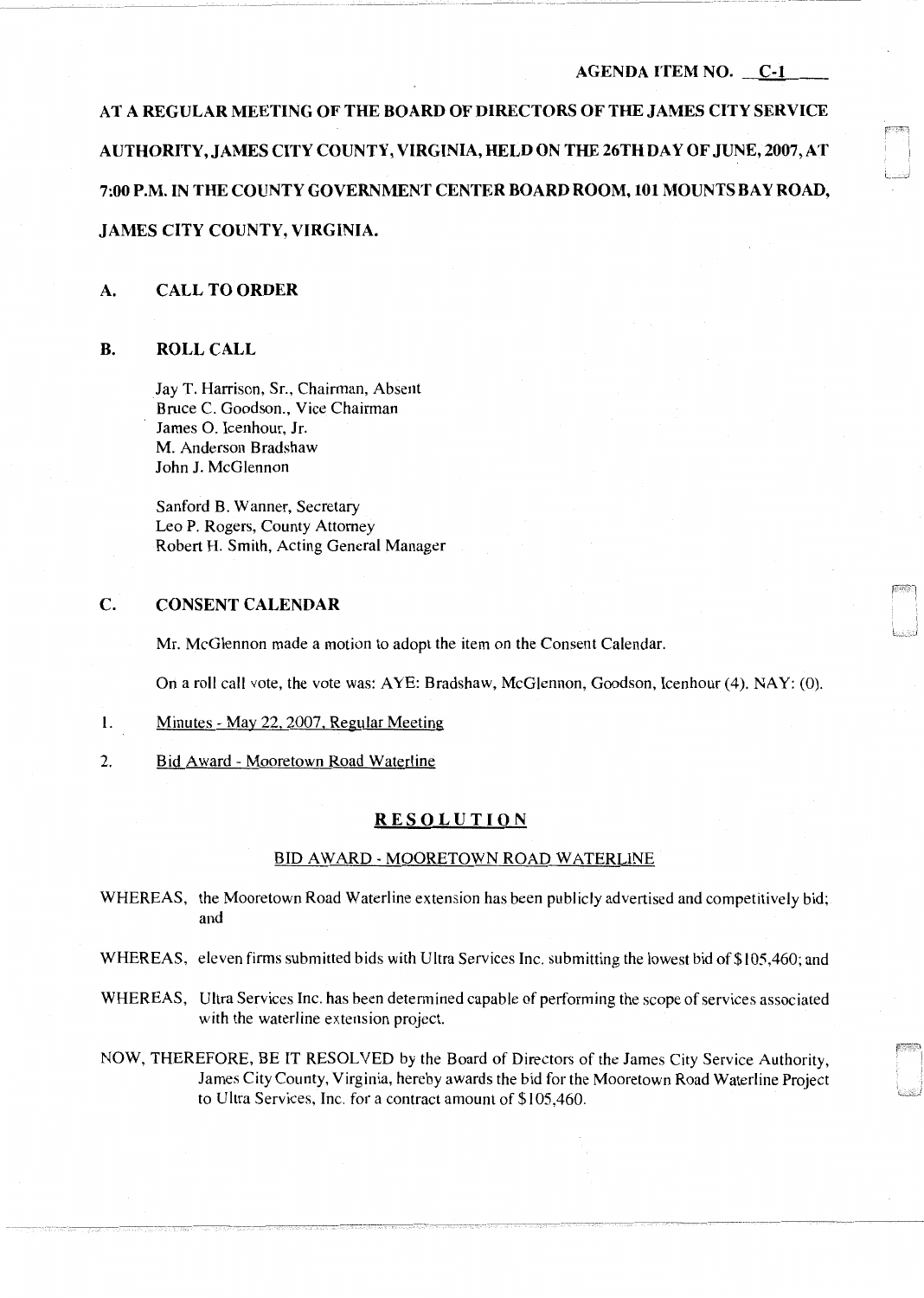3. Budget Amendment - FY 2008 Capital Improvements Program

# **RESOLUTION**

# BUDGET AMENDMENT - FY 2008 CAPITAL IMPROVEMENT PROGRAM

- WHEREAS, the Board of Directors of the James City Service Authority adopted the FY 2008 Capital Improvements Program on April 24, 2007; and
- WHEREAS, the Board of Directors adopted a Outdoor Water Use Fee consisting of a Outdoor Hose Bib Fee and a Lawn Irrigation Fee on May 22, 2007.
- NOW, THEREFORE, BE IT RESOLVED that the Board of Directors of the James City Service Authority, James City County, Virginia, hereby adopts a change to the FY 2008 Capital Improvements Program to allow for projected revenue for Outdoor Water Use Fees which are summarized below to become effective July I, 2007.

The following amount is appropriated as indicated below:

Capital Improvements Program

Revenues:

Outdoor Water Use Fee \$525,000

Expenditures:

Future Water Supply \$525,000

## **D. PUBLIC HEARINGS**

I. Easement Abandonment - 8800 Pocahontas Trail

Mr. Foster stated the parcel number advertised for the easement abandonment was incorrect for the public hearing and requested a continuation of the public hearing. He stated it was a utility line that was to be installed in the easement but was never constructed.

Mr. Goodson opened the Public Hearing.

As no one wished to speak to this matter, Mr. Goodson continued the Public Hearing until July 24, 2007.

2. Sale of Permanent Easement to Crown Castle International, Inc. - \$160,000

Mr. Foster stated that this property has been leased for a cellular antenna. He explained that Crown Castle International, Inc. has taken over the company and was interested in buying a permanent easement as opposed to continuing to lease it. Staff recommended approval. Mr. Foster stated that Mr. Bradshaw's comments have been incorporated into an easement agreement with Crown Castle International, Inc.

 $-2-$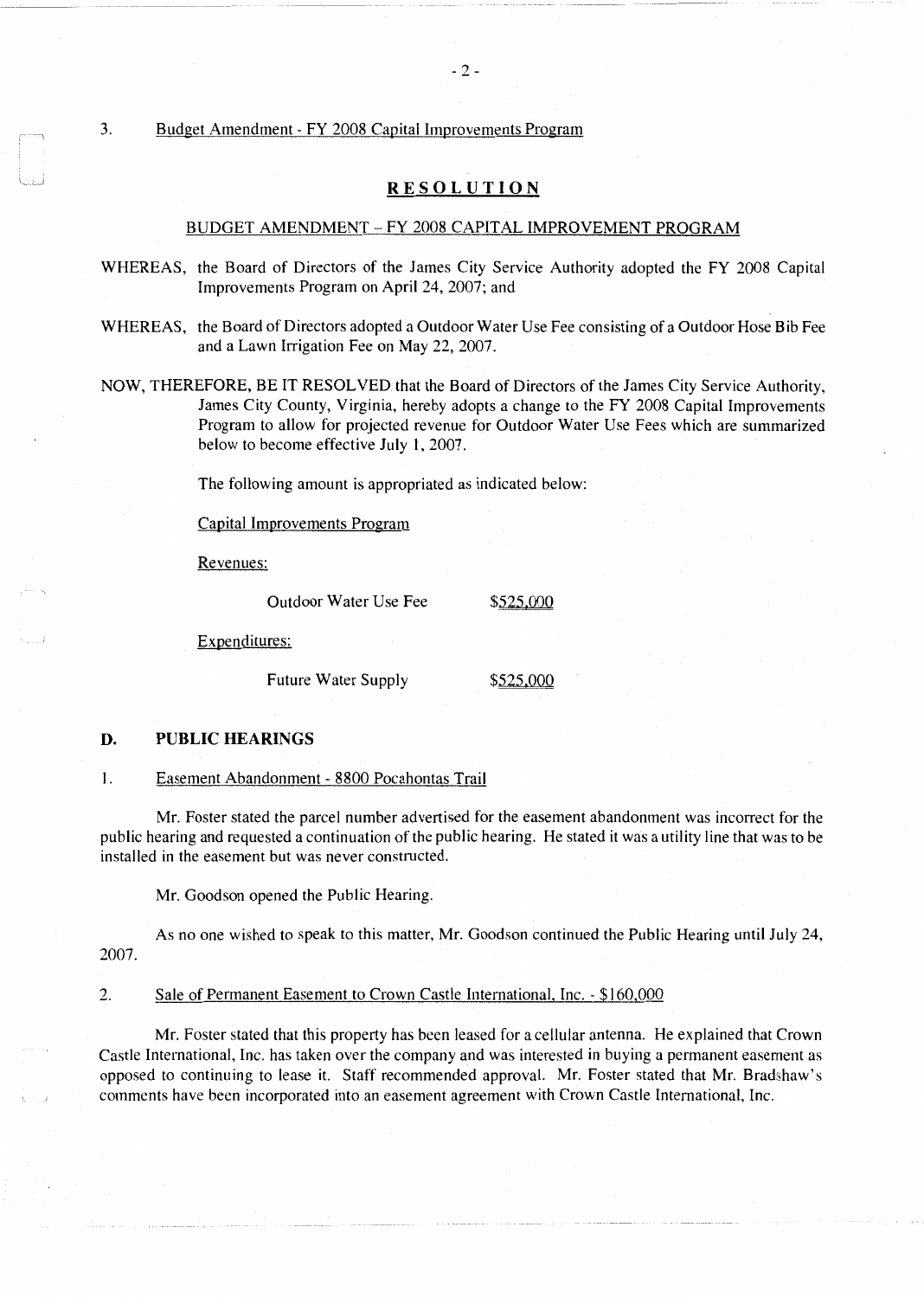Mr. Goodson opened the Public Hearing.

As no one wished to speak to this matter, Mr. Goodson closed the Public Hearing.

Mr. Bradshaw made a motion to adopt the resolution.

The motion passed by a unanimous voice vote.

## **RESOLUTION**

## SALE OF PERMANENT EASEMENT TO

#### CROWN CASTLE INTERNATIONAL, INC. - \$160,000

WHEREAS, the James City Service Authority ("JCSA") owns real property identified as James City County Real Estate Tax Map No. 4920100006A located along Route 199 southeast of Mounts Bay Road ("Property"); and

WHEREAS, situated on the Property is a JCSA one-million gallon water storage tank facility; and

- WHEREAS, since 2001, JCSA has leased to Crown Castle International, Inc. ("Crown") a portion of the Property for the operation of a 35-foot cellular telephone tower with associated equipment; and
- WHEREAS, Crown desires to purchase a 900-square-foot easement ("Easement") on the Property which said easement encompasses the portion of the Property currently being leased by Crown; and
- WHEREAS, the purchase price for the Easement is \$160,000.
- NOW THEREFORE BE IT RESOLVED that the Board of Directors of the James City Service Authority, James City County, Virginia, following a Public Hearing, hereby authorizes the conveyance of an easement to Crown for \$160,000 and hereby authorizes the General Manager to sign the necessary documents to complete the transaction.

## **E. BOARD CONSIDERATION**

#### I. Consent Order - Department of Environmental Quality - Sewer System Overflows

Mr. Foster stated the James City Service Authority (JCSA) has been working with the Department of Environmental Quality (DEQ) and the Hampton Roads Sanitation District (HRSD) to address regional sewer issues. He explained the resolution authorizes the JCSA Manager to enter into a consent order with the DEQ to protect against sewer system overflows. Mr. Foster explained this was a long-term process and entering into the consent order provided a path for fewer environmental impacts due to sewer system overflows.

Mr. Goodson stated there was a work session held on this item last month.

Mr. Icenhour made a motion to adopt the resolution

The motion passed by a unanimous voice vote.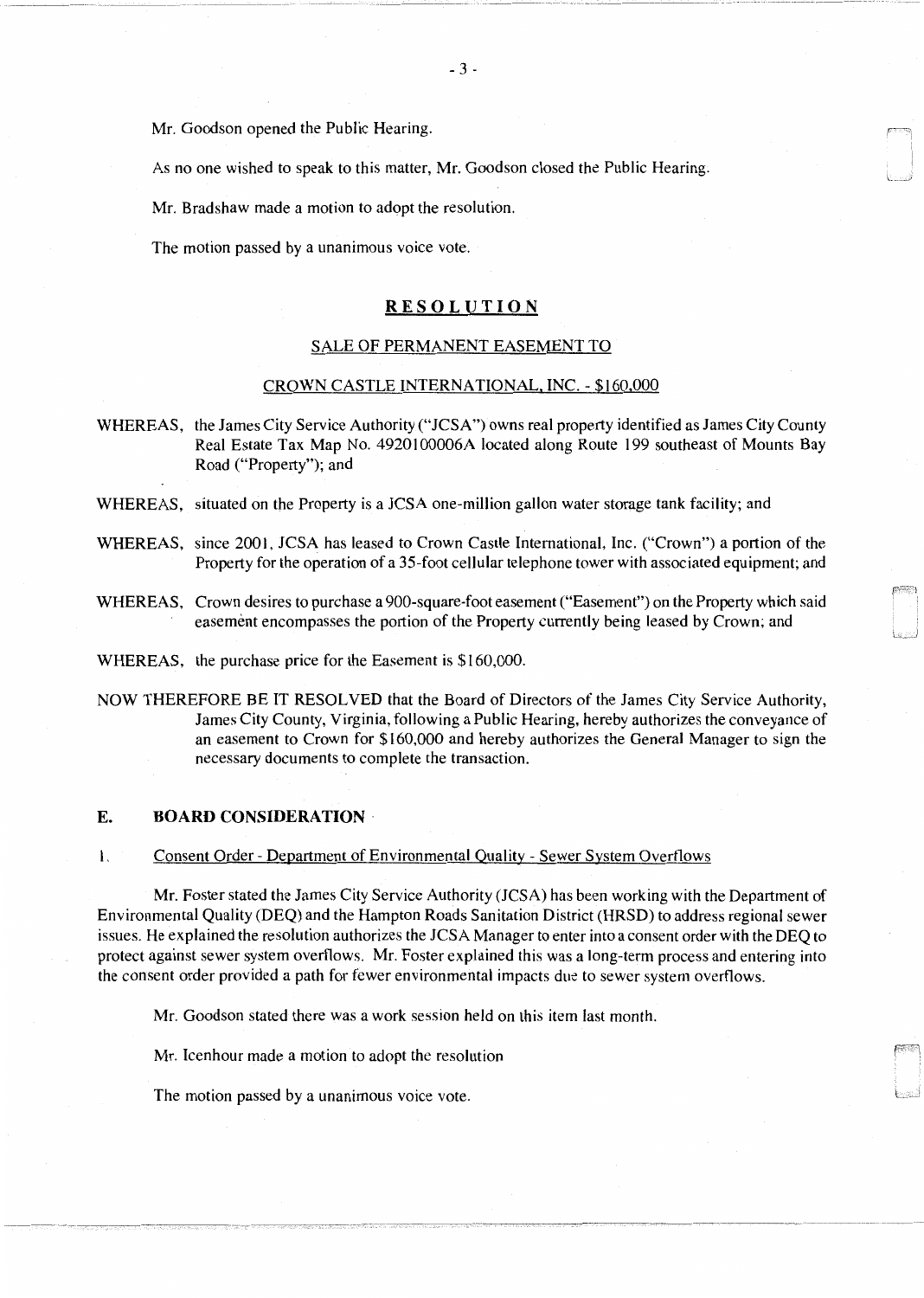## **RESOLUTION**

#### CONSENT ORDER- DEPARTMENT OF ENVIRONMENTAL QUALITY -

J

#### SEWER SYSTEM OVERFLOWS

- WHEREAS, the Hampton Roads Sanitation District ("HRSD") provides sewage treatment service to the cities of Chesapeake, Hampton, Newport News, Poquoson, Portsmouth, Suffolk, Virginia Beach, and Williamsburg; the counties of Gloucester, Isle of Wight, York, and James City; and the town of Smithfield (collectively, the "Localities"); and
- WHEREAS, the James City Service Authority provides sewer services in James City County, other Localities individually own and operate sanitary sewer collection systems, which collect sewage within their individual jurisdictional boundaries that is delivered to the HRSD system for treatment; and
- WHEREAS, due to pipe breaks, electrical outages, wet weather events, insufficient capacity in the collection, interceptor and treatment systems, and other factors, untreated sewage is, on occasion, discharged from various locations in the HRSD sewer system and from the Localities' sanitary sewer systems; and
- WHEREAS, at the encouragement of the Virginia Department of Environmental Quality ("VDEQ") and the U.S. Environmental Protection Agency ("EPA"), the HRSD and the Localities, working with the support and facilitation of the Hampton Roads Planning District Commission ("HRPDC"), have expeditiously developed a comprehensive program to address these problems. This program consists of regional and individual elements. The regional element requires the Localities and HRSD to use uniform standards to design the infrastructure improvements needed to manage peak wet weather flows throughout the Hampton Roads Sewer System in a cost-effective manner. The HRSD and Localities are required to address their individual system conditions that cause or contribute to discharges of untreated sewage; and
- WHEREAS, these regional and individual commitments are set forth in the following three documents that have been developed collectively and in consultation with the staff of the VDEQ: (1) State Water Control Board Enforcement Action: Special Order by Consent Issued to the Hampton Roads Sanitation District; the cities of Chesapeake, Hampton, Newport News, Poquoson, Portsmouth, Suffolk, Virginia Beach and Williamsburg; the counties of Gloucester, Isle of Wight and York; the James City Service Authority; and the Town of Smithfield ("Regional Consent Order"); (2) Memorandum of Agreement for Regional Sanitary Sewer System Operation, Maintenance and Enhancement ("Memorandum of Agreement"); and (3) Attachment 1 to the Special Order by Consent: Regional Technical Standards ("Regional Technical Standards"), (collectively, these documents are referred to as the "Regional Consent Order Package"); and
- WHEREAS, the success of these regional and individual Locality efforts depends upon the cooperative efforts of the HRSD and the Localities, and the approval of the Virginia State Water Control Board ("SWCB") and its VDEQ staff; and
- WHEREAS, the ongoing efforts of the Localities and HRSD to maintain, repair and improve the sanitary sewer system at substantial cost, for the benefit of the region's quality of life, is endorsed and commended.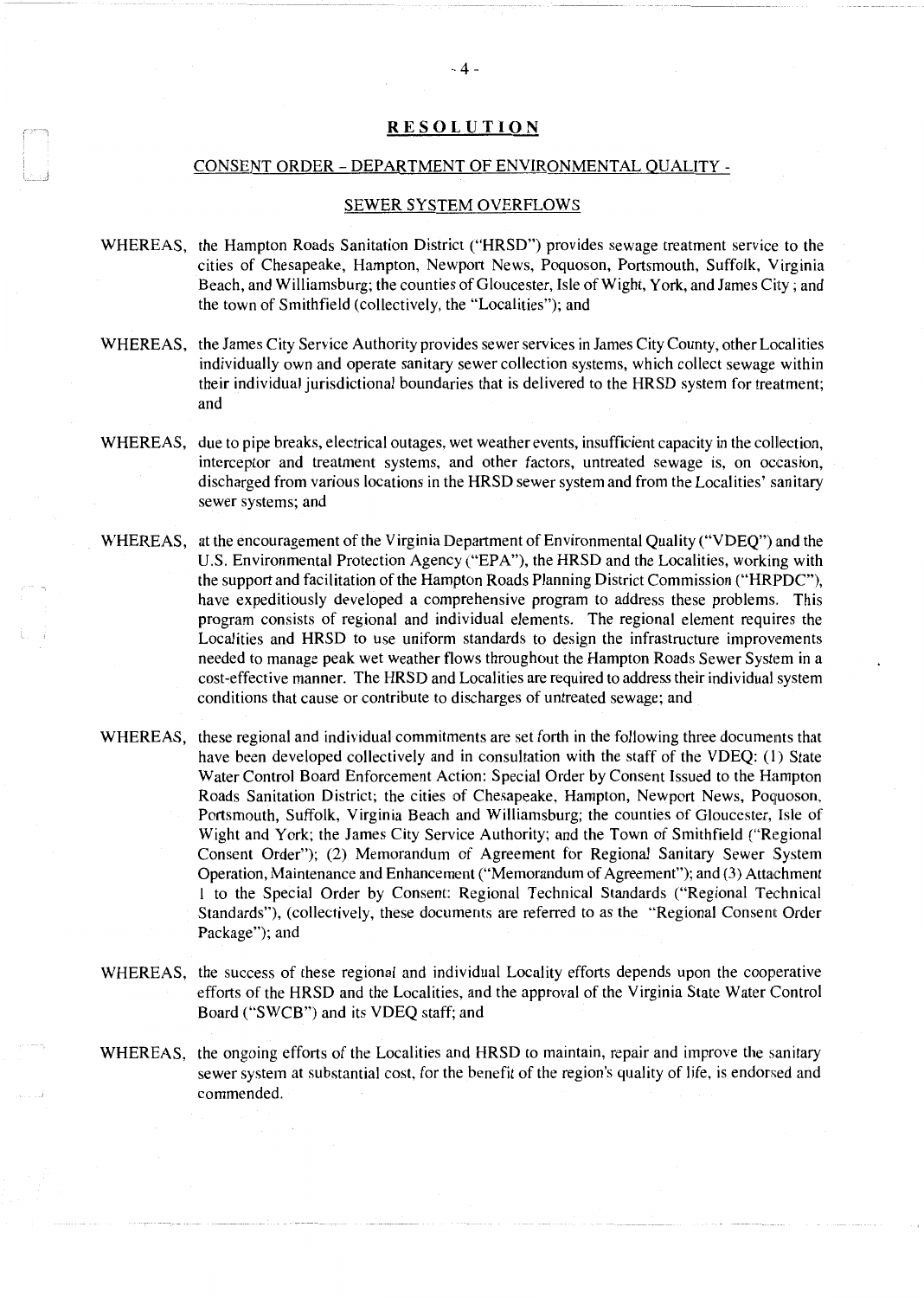NOW, THEREFORE, BE IT RESOLVED that by the Board of Directors of the James City Service Authority, James City County, Virginia, hereby:

> ( 1) approves the Regional Consent Order Package as presented on this date to (the Board of Directors of the James City Service Authority, James City County, VA); and

.<br>است

- (2) authorizes and directs the General Manager to execute the Regional Consent Order and Memorandum of Agreement on behalf of the James City Service Authority and submit the Regional Consent Order Package to DEQ for public notice and approval by the SWCB; and
- (3) authorizes the General Manager and the County Attorney to take such other actions as may be reasonably necessary to implement the intent of this resolution.

# F. BOARD REQUESTS AND DIRECTIVES

Mr. Foster gave a brief update on water supply and demands. He stated that water demand for the first quarter of the year was at 3.6 million gallons of water a day, only 100,000 gallons a day more than the same time period in 2006. He stated concern that in the previous week water demand was between 7-8 million gallons a day. Mr. Foster stated the system has been handling it well, and the challenge was during peak demand times. He stated during that peak time if there was a fire, there would be a tremendous amount of stress on the water system. Mr. Foster explained that to address this, the JCSA now has an odd/even system for outdoor water use but the only way to reduce the water use was to cut down the number of days allowed to water for lawn irrigation. He stated another way to address the problem was to increase water storage but current demands required more storage tanks, even with two under construction. Mr. Foster also explained that they were a substantial expense and only needed during high-demand periods. He said the JCSA would also have to manipulate the system to accommodate this option. He said that a third option was a combination of the first two options. Mr. Foster stated that the outdoor water use changes should be evaluated now to be implemented next season to avoid confusion and a recommendation would come forward this fall.

Mr. Icenhour asked if there was a similar peak in the afternoon to the morning irrigation demands.

Mr. Foster stated there was, but the challenge was in the morning when irrigation comes on and when people are preparing for work or school.

Mr. Icenhour asked when the new water storage facilities would come on-line.

Mr. Foster stated the facility at the Warhill site would be complete in August and the facility in Stonehouse would be on-line in September.

Mr. McGlennon asked if there was an indication about why there was a 100,000 gallons a day increase above last year and asked about peak times.

Mr. Foster said this was a difficult assessment due to weather but said last year there were days where usage was at 7-8 million gallons a day and the JCSA has had water pressure drop even more than that this year. He explained that the system this year is more robust than last year, so the comparison was complex.

Mr. McGlennon asked if the daily amount and the 100,000 gallon a day increase was in relation to population growth.

Mr. Foster stated this was correct.

- 5 -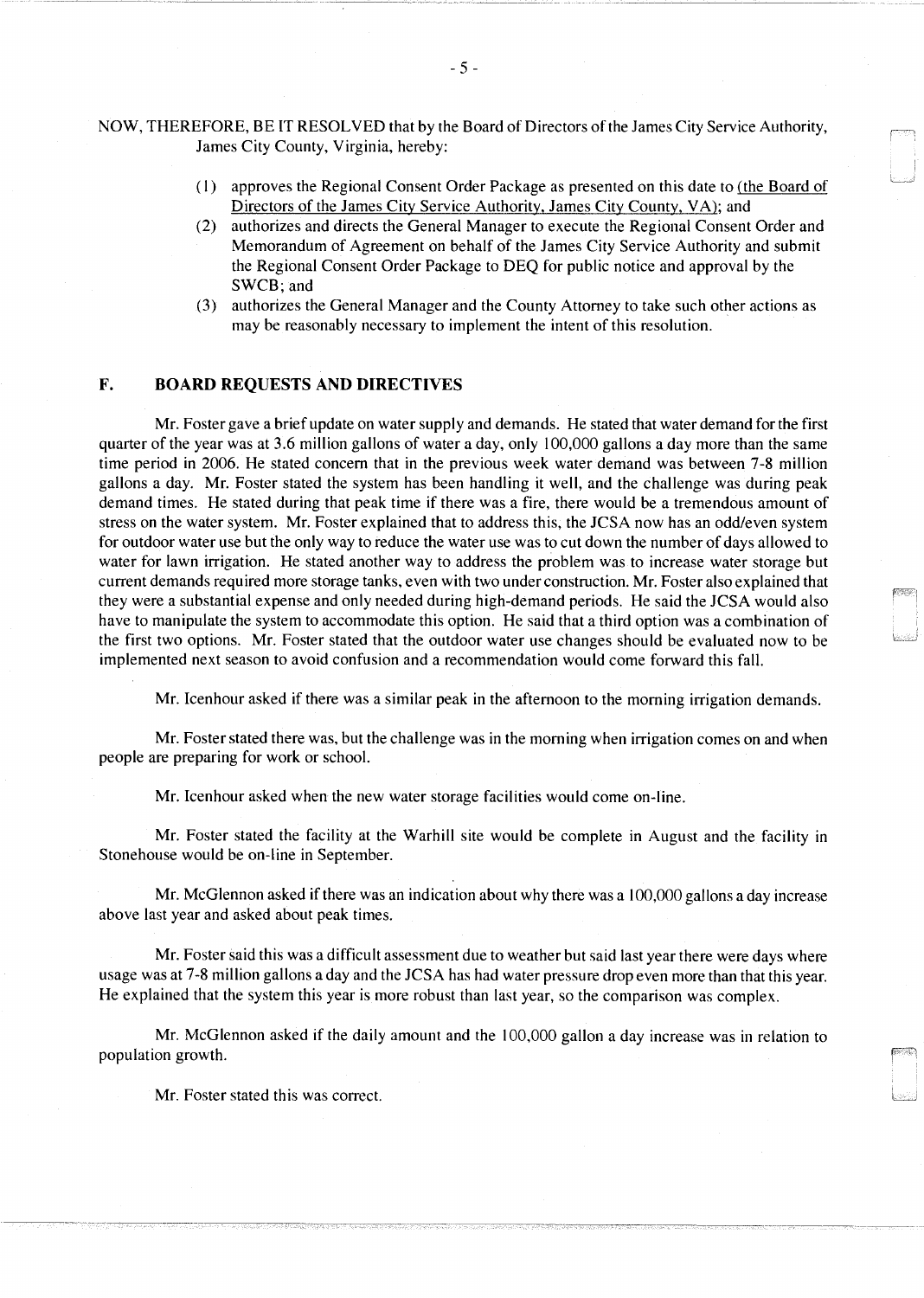Mr. McGlennon asked if the peak during summertime is proportionally more than the percentage population growth.

Mr. Foster stated this was correct. He stated during the peak hours there is more water going out than peak times last year.

Mr. McGlennon asked if doubling the usage of water during peak times was mostly due to lawn irrigation.

Mr. Foster stated he believed that was correct, though there may be other contributing factors.

Mr. McGlennon stated this was an issue that people needed to examine in their daily lives.

Mr. Foster stated the water system was not especially large and most systems do not see this kind of demand. He stated that there were two independent water systems that have exceeded the withdrawal permit limits of 80 percent and 100 percent for over 30 days and a meeting has been set to discuss this situation. Mr. Foster stated the DEQ would come back to the JCSA as the permit holder and that there must be an effort to reduce water usage.

Mr. Icenhour asked when the County's permit for the King William Reservoir came up for renewal, as the daily maximum consumption of groundwater is 99 million gallons per day.

Mr. Foster stated it was up for renewal in 2012, and the 99 million gallons a day figure was based on average yearly use.

Mr. Icenhour stated the question where was the water was being drawn from, Chickahominy-Piney Point or Middle Potomac aquifer.

Mr. Foster stated there was no guarantee, there was already stress on the Middle Potomac aquifer, and the stress on Chickahominy-Piney Point aquifer has been a long-term issue to be addressed.

Mr. Goodson stated restricting the number of days may compress the individuals watering on certain days.

Mr. Bradshaw stated the days would allocate different groups of individuals.

Mr. Goodson stated this would be a complicated system to communicate to citizens.

Mr. Foster stated this reflected a need to start early next year and that there were already some ideas for a new system.

### **G. ADJOURNMENT**

ار<br>العديدا

Mr. McGlennon made a motion to adjourn.

The motion passed a unanimous voice vote.

Mr. Goodson adjourned the Board of Directors.